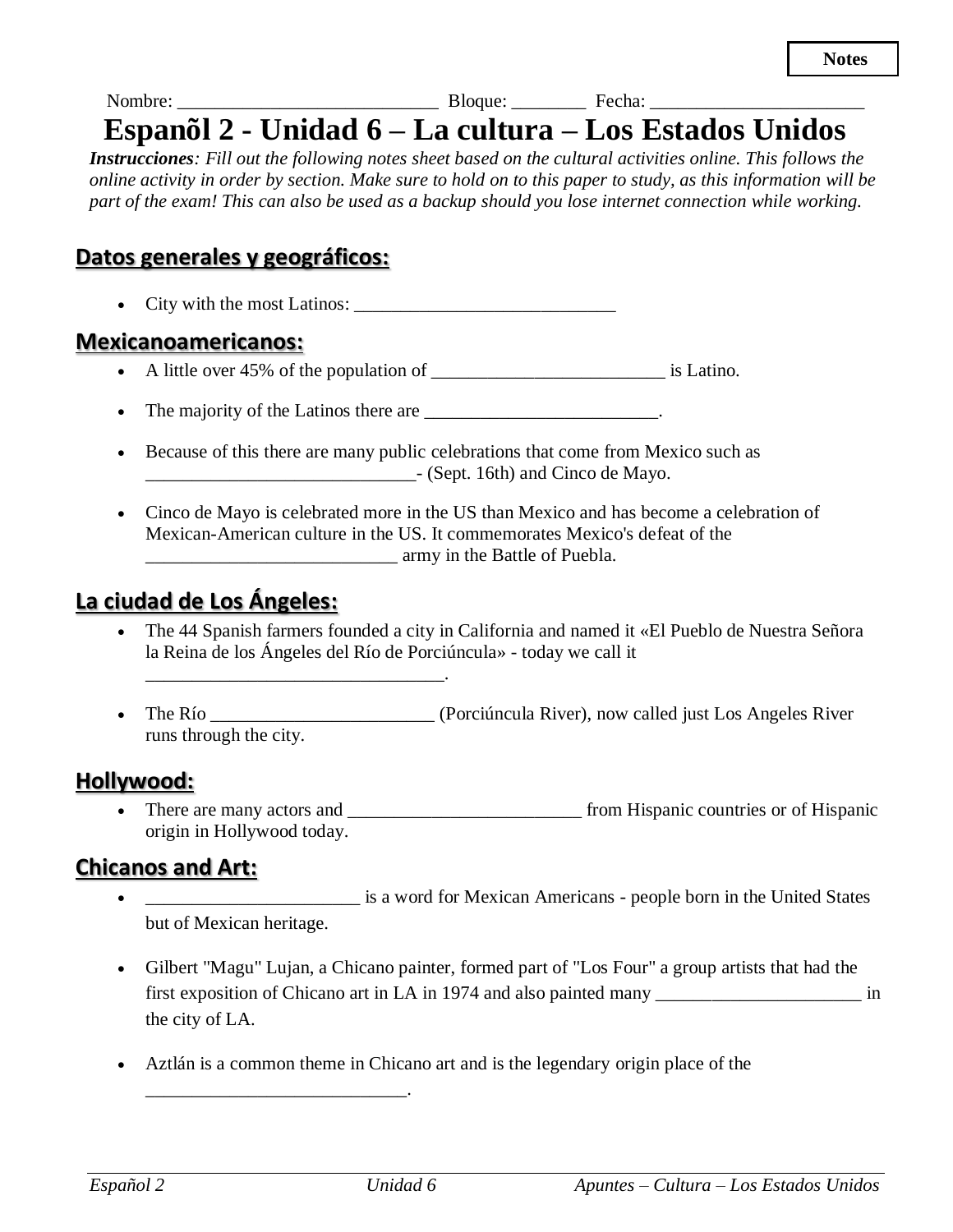### **Festivales del cine:**

- El Festival Internacional del Cine Latino de \_\_\_\_\_\_\_\_\_\_\_\_\_\_\_\_\_\_\_\_\_\_\_\_\_\_\_\_\_\_\_\_\_\_ is an opportunity for Latino directors from the United States, Spain, and Latin American to present their movies.
- was one of the founders of the Festival Internacional del Cine Latino.
- El Festival Internacional de Cine de Mar del Plata is a similar movie festival that takes place in  $\Box$  and is open to film directors from all countries.

# *La casa de los espíritus***:**

- \_\_\_\_\_\_\_\_\_\_\_\_\_\_\_\_\_\_\_\_\_\_\_\_\_\_\_ wrote "La casa de los espírtus," a novel that was adapted into a movie.
- She is from  $\frac{1}{\sqrt{1-\frac{1}{2}}}\cdot$
- is the main character who decides to stop talking and is terrorized by her nana in order to trick her into speaking.

# **Patssi Valdez:**

- Patssi Valdez is **Figure 2.1** from Los Angeles.
- Patssi Valdez expresses her art using many artistic \_\_\_\_\_\_\_\_\_\_\_\_\_\_\_\_\_\_\_\_\_\_\_\_\_ (medios artísticos) such as painting, performance art, photography, clothing design and set design.
- She was the official artist of the 5th edition of the \_\_\_\_\_\_\_\_\_\_\_\_\_\_\_\_\_\_\_\_\_.
- Patssi Valdez says that \_\_\_\_\_\_\_\_\_\_\_\_\_\_\_\_\_\_\_\_\_\_ is an inspiration in her art.

#### **Las estrellas de cine y televisión:**

- Wilmer Valderrama came to the United States at the age of 13 from \_\_\_\_\_\_\_\_\_\_\_\_\_\_\_\_\_\_\_\_\_ and couldn't speak English.
- He learned English at school and in \_\_\_\_\_\_\_\_\_\_\_\_\_\_\_\_\_\_\_\_\_\_\_\_\_\_ and was able to land a role in *That '70s Show*.
- Actress Alexis Bledel *(Gilmore Girls* and *Handmaid's Tale*) learned as her first language.
- Alexis Bledel's dad is \_\_\_\_\_\_\_\_\_\_\_\_\_\_\_\_\_\_\_\_\_\_\_\_\_\_\_\_\_\_\_\_ and her mom is Mexican. Ella es argentinamexicana.